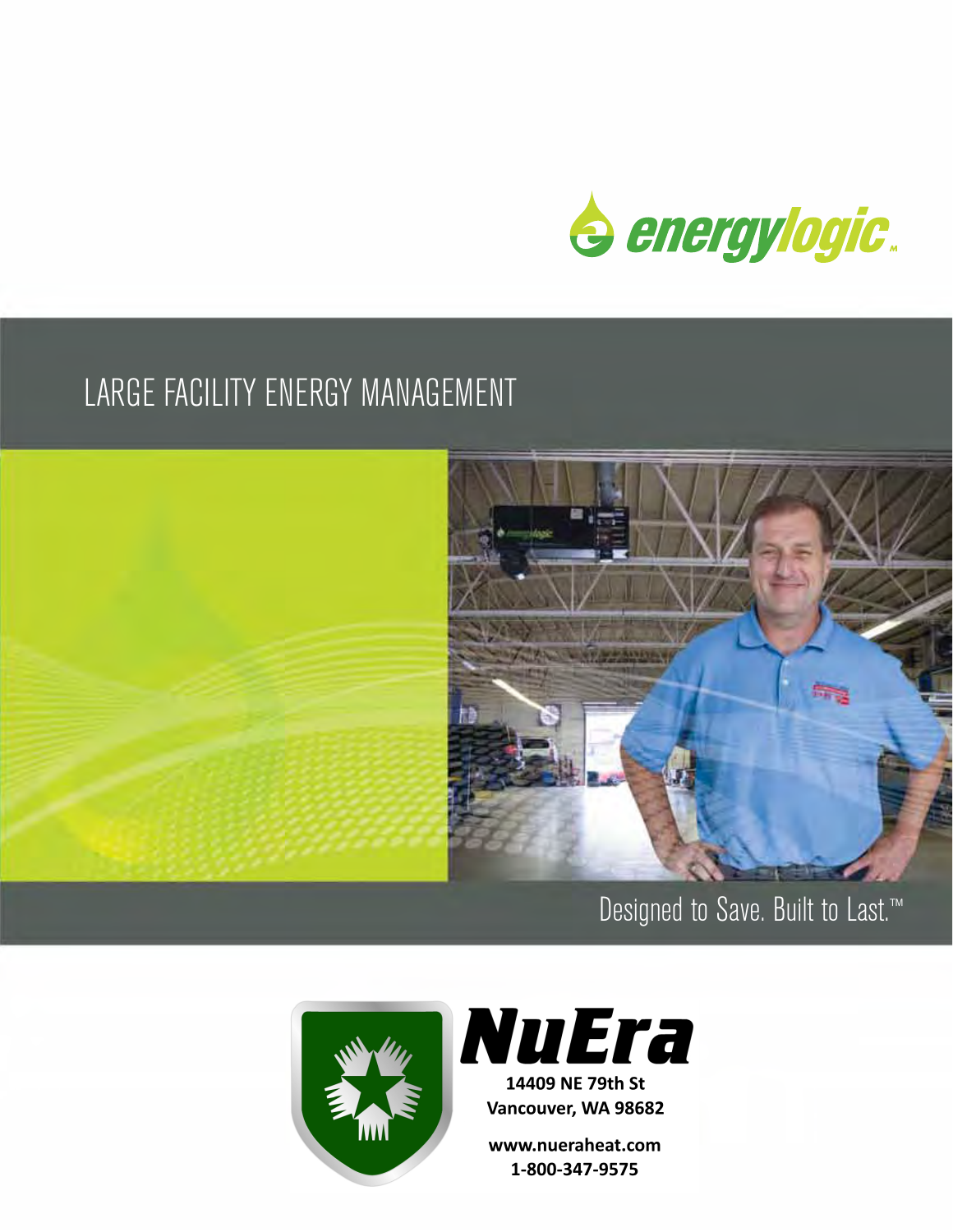# **Designed to Save**

We are the experts in providing energy reducing solutions with reliable performance and maximum financial benefit.



- The only waste oil heating brand approved in all major OEM automotive programs.
- Onsite evaluations to ensure our equipment matches your facility's exact needs for size, use and maximum energy savings.
- Factory-trained, professional service network to specify, install and provide long-term maintenance to your equipment for the life of the product.
- Comprehensive ROI analysis utilizing your data to support your investment decisions.

### Lowest Cost of Ownership – Quick Payback – Less Risk

Utilizing your waste oil for heating your facility is your most economical option regardless of what you may be getting paid by waste oil haulers. With EnergyLogic, you stand to recoup your investment in as little as a single heating season or two. Deemed by the EPA as the most environmentally-friendly method of waste oil disposal, our products provide onsite storage and recycling, resulting in the lowest cost and lowest risk of ownership.

#### Advanced Technology

EnergyLogic is on the leading edge of waste oil combustion technology. Evident by our multiple patents, our equipment has distinguishable performance advantages over any other brand.

#### Industry's Longest Warranty

Offering 2 years\* coverage on parts and 10 years on the heat exchanger exceeds all other brands, and provides total support for your investment.

#### Ready to Heat - Out of the Box

EnergyLogic systems are designed to be fully automated, requiring no adjustments by your staff... except setting the thermostat.

\*One year warranty standard. Second year warranty requires product registration within 30 days of product receipt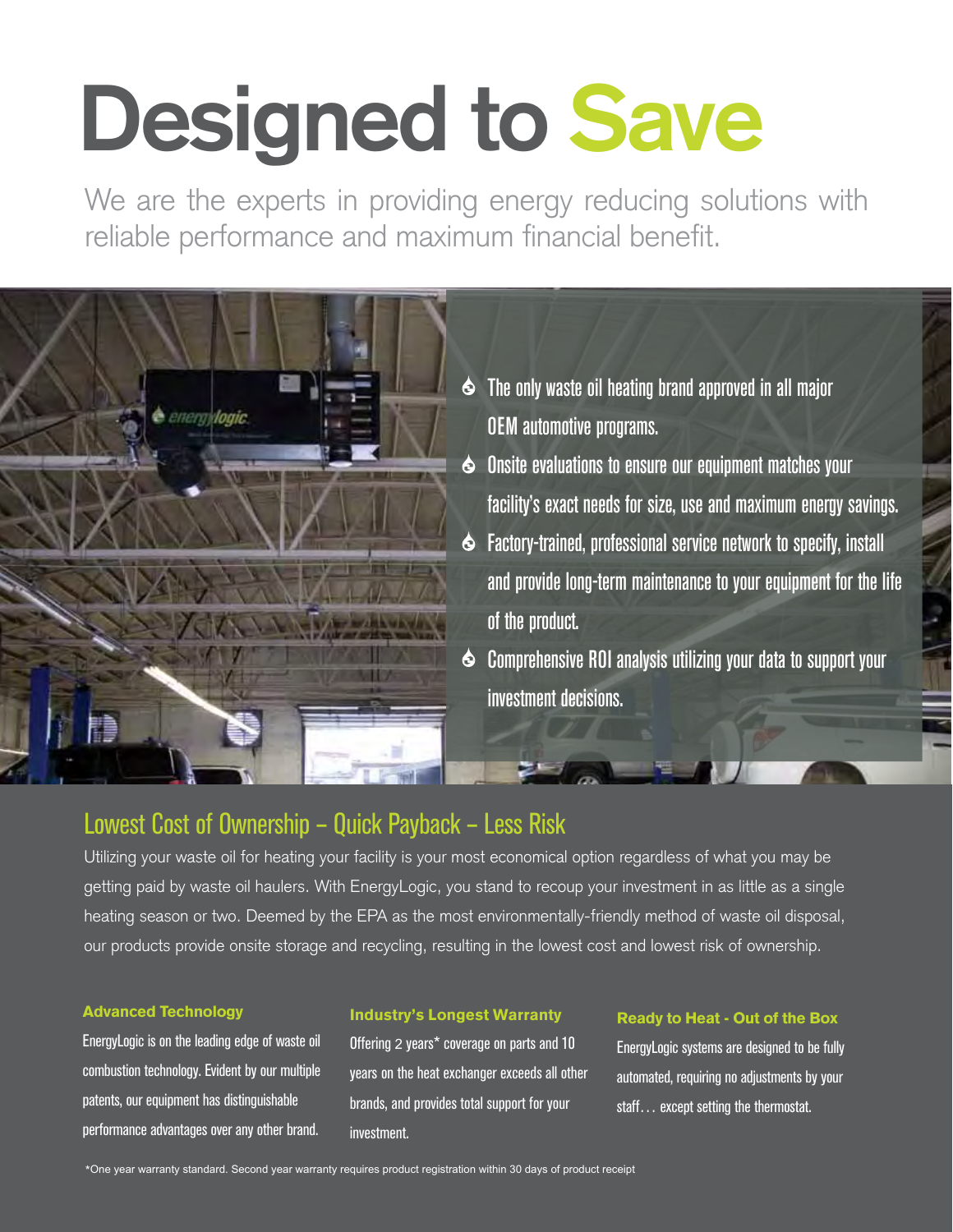# **Built to Last**

#### Fully Integrated Heating and Cooling Solutions For The Comfort of Your Service Department

Heaters, boilers and HVLS fans that work together to provide alternative energy solutions for year round energy and operational savings with long-term predictability.



#### **AUTOMATED FUEL MANAGEMENT HEATERS**

- Engineered for reliable oil flow from internal or external oil storage to all heating units.
- System integration for complete automation with visual and audible alarms for troubleshooting.
- Exclusive low fuel indicator to help prevent running out of used oil and alleviating the nuisance of shut downs and restarting.
- Fuel storage delivery provides heat reliability as easy as conventional heat.

- Ceiling, wall or tank mount installation options.
- 2 to 3 times the maintenance interval of other brands and the easiest, most cost-effective to clean.
- Designed to eliminate air entrapment for labor-free efficient combustion.
- Integrated air compressor, means no need for shop air, providing 24/7 heat availability.
- Patented burner technology delivers twice the heat for the fastest temperature setting recovery.
- Stainless steel heat exchanger prevents warping, weld breakage and caustic corrosion.

- Built specifically for waste oil from the ground up.
- Every component is designed to maximize performance, making it as reliable as conventional boilers.
- Our automated fuel management system delivers optimum performance to heat water for multiple applications:
	- In-floor radiant heat
	- Ice melt
	- Hot water for carwash
	- Potable water
	- Built in capability to run open and closed loop systems

#### **BOILERS HVLS FANS**

- High volume, low speed fans are efficient and cost-effective supplements to existing heating and cooling systems that create a more comfortable work environment and reduce these expenses an average of 25%.
- Comfortable, quiet non-turbulent air flow.
- Corrosion resistant anodized blades.
- EMI compliant.
- Lifetime warranty on blades, hubs and frames. 12 year service life limited warranty.
- Installation ready with the necessary components just hang and power the control panel.
- Forward, reverse and variable speed drives.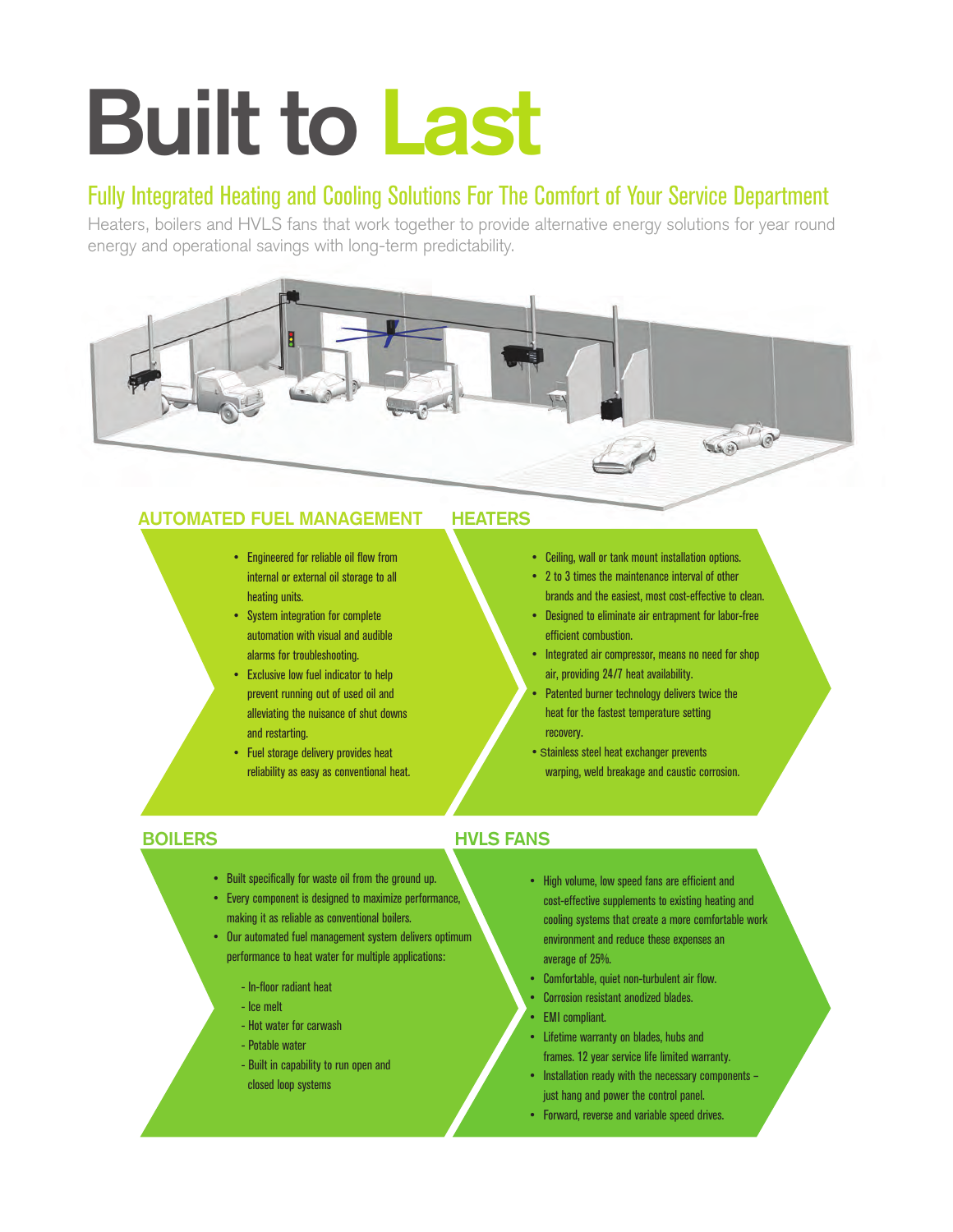### Unequalled lifetime product support is the assurance your investment will provide savings for decades, not just a few years.

#### Full Product Life Support

- Only EnergyLogic offers factory direct technical support PLUS a network of authorized service providers.
- Our service professionals across the U.S. and internationally are dedicated to servicing for the life of your product.

#### Parts & Accessories Availability

- Full line of stocked parts to quickly ship when the need arises.
- Only manufacturer with full feature accessories so you can customize your unit's performance to work best in your service department.



## EnergyLogic™ Waste Oil Heaters

Low maintenance and ease of use. Simply set the thermostat and our reliable heat quickly and comfortably heats your service department.

#### **Available in 3 sizes:**

140H: 140,000 BTU (41.6 kW) per hour 200H: 200,000 BTU (58.3 kW) per hour 350H: 350,000 BTU (99.6 kW) per hour



## EnergyLogic™ Waste Oil Boilers

Designed to maximize performance and functionality by repurposing existing waste oil for multiple heating uses such as radiant floor heat, hot water, ice/snow melt and many applications.

#### **Available in 3 sizes:**

200B: 200,000 BTU (58.3 kW) per hour 375B: 375,000 BTU (109 kW) per hour 500B: 499,000 BTU (146 kW) per hour



## MacroAir™ High Volume, Low Speed Fans

Cost effective compliment to heating and cooling systems. Creates a comfortable work environment proven to reduce overall energy expenses.

4 styles available from 6' to 24' blade diameters and multiple motor configurations. Custom colors and logo placement also available.

To review our full line of products and specifications visit our website at www.NuEraHeat.com for more information.